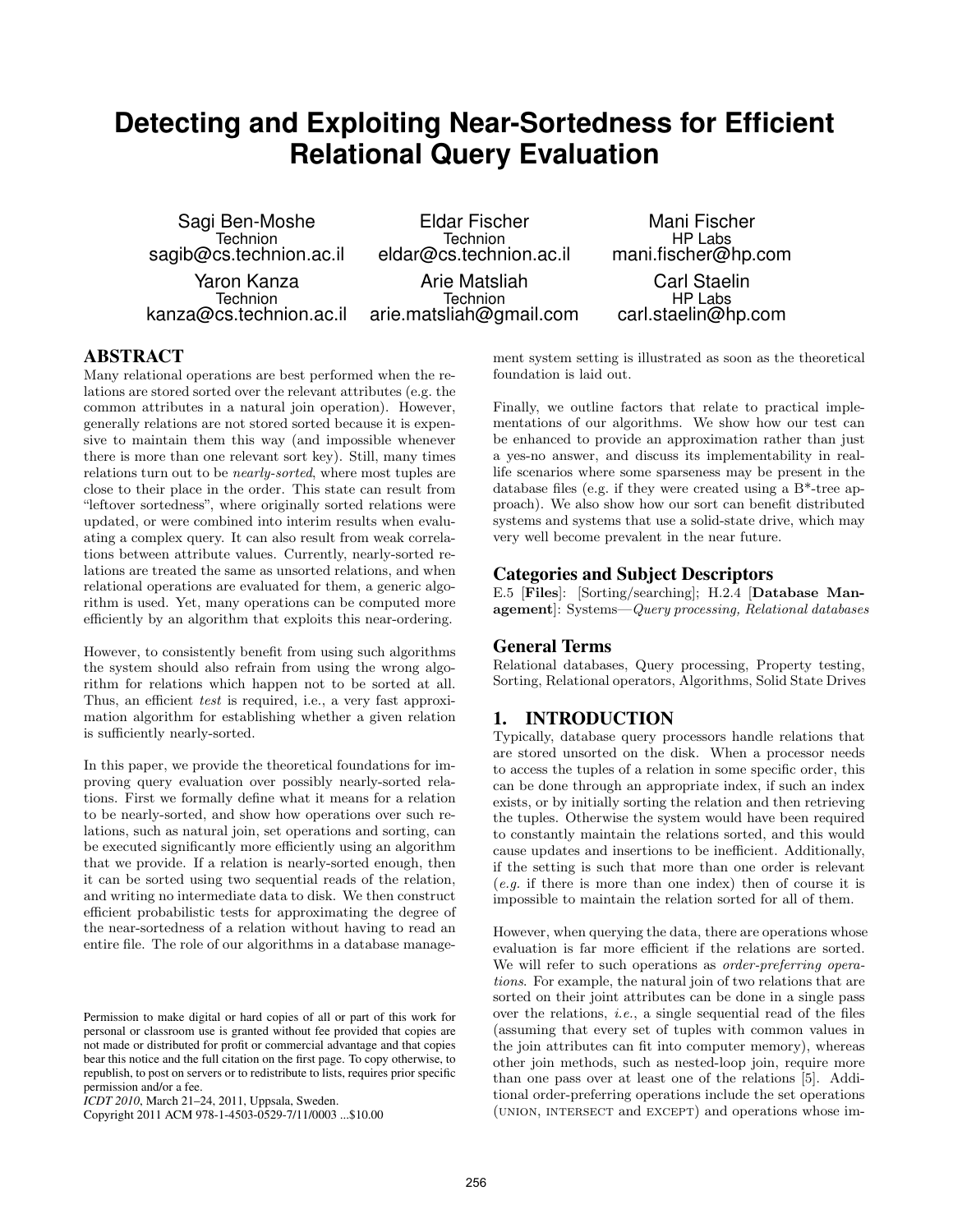plementation has to use sorting, e.g., grouping, duplicate elimination (DISTINCT) and calculating aggregate functions. An index could help to evaluate some order-preferring operations, but it does not always exist for the attributes that we need, and creating and maintaining an index is costly.

A simple approach to executing order-preferring operations is to first sort the relations and then apply the operation. However, the sorting operation itself is expensive and may require several passes over the relations. In particular, we will show that this approach is not optimal for the *nearly*sorted relations that we will consider here.

We define nearly-sorted relations with respect to two parameters k and  $\ell$ . The parameter  $\ell$  tells us how rough is the sorting: a larger  $\ell$  means that tuples can be further away from their in-place position, before they are considered to be out of place. The parameter  $k$  tells us how many tuples are completely out of place, that is, how many tuples need to be disregarded before the remaining relation conforms with the  $\ell$  parameter.

Nearly-sorted relations occur in various scenarios. Some examples are (1) a relation that has been stored as sorted and has been slightly updated (a small number of arbitrary updates are captured by k, and certain systemic updates are captured by  $\ell$ ); (2) a relation that has been created by a previous operation (such as a join) performed on sorted relations; (3) a relation that was sorted on one attribute (or on a set of attributes) can be nearly-sorted on another attribute due to naturally occurring correlations  $(e.g.,$  weight to height, apartment size to rental fee and so on).

If the given relation is nearly-sorted then the query processor can execute order-preferring operations very efficiently. Specifically, in Section 4 we show an algorithm that sorts nearly-sorted relations in at most two sequential reading passes. The algorithm requires memory of size roughly  $t(2k+$  $\ell$ ), where t is the maximal size of a tuple and  $k, \ell$  are the near-sortedness parameters defined above (we also provide a simpler, less efficient algorithm as a warm-up). In contrast, traditional methods (without prior conditions on the relations) require more than just two sequential passes over the relation, even just for sorting (multiway merge sort can usually be done in two "passes", but one of them requires fully random access, which is much more expensive than a sequential pass). Furthermore, our more improved algorithm (Algorithm 2) makes no writes at all to disk apart from writing the output itself, a vast improvement over all previous algorithms (including multiway merge). The reason that we focus first on the sorting operation itself is not only because it is the easiest to explain among database operations, but also because it contains the core algorithm. In Section 5 we explain how to incorporate this algorithm into the execution of other operations, such as natural join (equijoin) and set operations (intersection, etc). The following example illustrates the savings.

EXAMPLE 1. Consider the natural join of two (large) relations,  $R_1$  and  $R_2$ , that are nearly sorted on a single shared attribute, in the sense that at most k tuples of each relation violate the order of the tuples according to this attribute. A naive join of the relations will be to sort each relation and

then to apply a sort-based join. For each relation, sorting it will require at least two phases of reading all the tuples of the relation and writing all the tuples to the disk (and possibly more phases if the reads have to be sequential). After sorting, another pass over the two relations will be needed for the join itself (in some cases the last pass of the sorting algorithms can be merged with the join operation).

However, knowing that the relations are nearly sorted allows to compute the join by merely two sequential readings of the relations and without writing temporary results to disk.

Note that for relations that are much larger than computer memory, a nested-loop join (the sort-less option) will require more than two sequential readings of the relations. Similarly, ad-hoc creation of indexes for the join will be more expensive than two sequential reads of the relations, and in many cases using the indexes will not be efficient either way.

In many cases, applying order-preferring operations on nearlysorted relations can be done even when the number of tuples which violate the order is quite large.

EXAMPLE 2. If in Example 1 both  $R_1$  and  $R_2$  have a size of 10 gigabyte and we use a memory of 2 gigabyte for the join, a computation of a join as described in Example 1 can be done even when approximately 10% of the tuples in each relation violate the order.

When in Example 1 the relations  $R_1$  and  $R_2$  are not nearly sorted, the described algorithm will fail due to lack of memory for keeping the order-violating tuples. In such a case, the system would need to use a generic join algorithm, i.e., an algorithm that can join unsorted relations. Actually our algorithm can recover from a failing state and fall back to a less efficient one, but it is still best to efficiently test whether the given relations are nearly sorted and choose the appropriate algorithm in advance. Moreover, in order for the approach to be efficient, this test should only read a small part of the relation.

To test that the relations are nearly sorted we use ideas from the theory of property testing. In general, property testing refers to the following type of problems: Given the ability to perform local inspections (here, reading specific tuples) of a particular object (here, a relation), the goal is to determine whether the object has a predetermined property (here, one related to being sorted), or is far from having the property. The task should be performed by inspecting only a small part of the whole object, where a small probability of failure is allowed. See [3, 10, 11] for surveys on property testing.

In our case, we also require that the computational overhead will be small, and we deal with two parameters, k and  $\ell$ , rather than just measuring the distance from having the property (this distance would conform to our  $k$ ). Most importantly, we require our tests to be tolerant, because we actually want to guarantee acceptance for small enough nonzero values of  $k$  and  $\ell$ , and not only guarantee rejection for values that are too large, so as not to miss on any inputs for which our optimization is possible. Also, for practical applications the number of queries has not only to increase slowly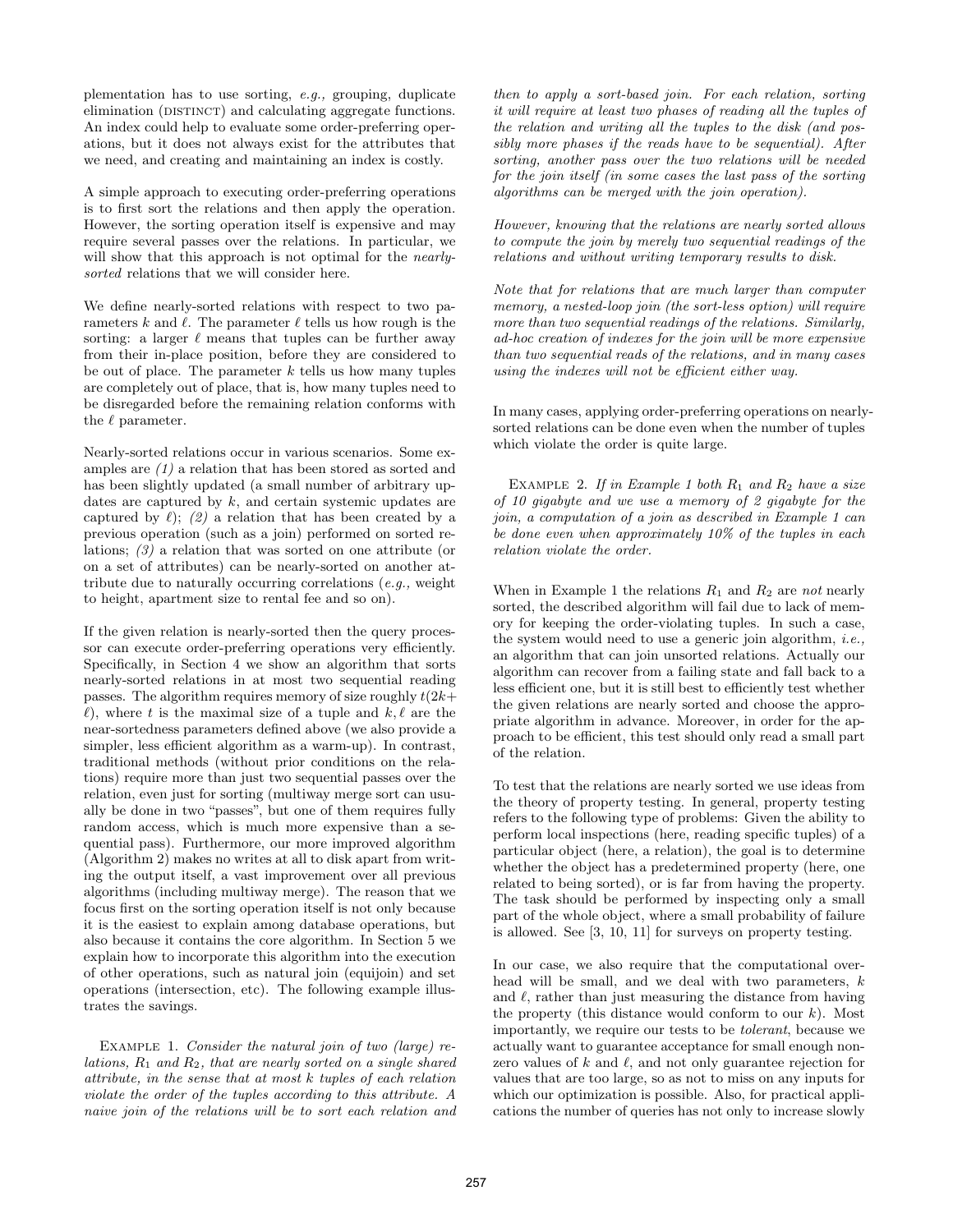with the input size n, but to depend not too badly on  $n/k$ , where the best possible (which we achieve here) is a linear dependence. Additionally, the test is non-adaptive, in that it is able to provide all the locations for the reads ahead of obtaining any answers. This allows modern operating systems to optimize the reading operations and compensate for possible seek times.

Since the entire relation should be considered by the test, even though not all the tuples of the relations are being read, the choice of which tuples to read must be probabilistic. Traditionally, the probability of failure is taken to be at most  $\frac{1}{3}$ , but it can be made arbitrarily smaller by applying the test several times. In general, to guarantee a failure probability of at most  $\delta$ , we would need to increase the number of tuples being read by an  $O(\log(1/\delta))$  factor. For example, if a test being read by an  $O(\log(1/\theta))$  ractor. For example, it a test<br>requires  $\sqrt{n}$  inspections where *n* is the number of tuples in the relation, then for a relation of 1,000,000 tuples, 1,000 reads determine the property with probability of success  $\frac{2}{3}$ . By applying an amplification technique, 6,000 reads provide probability of success  $1 - (\frac{1}{3})^6$  which is approximately 0.999.

From the property-testing point of view, the testing algorithms that we develop here generalize the tolerant monotonicity tests that were developed in [1, 9]. The algorithms of [1, 9] can only distinguish between almost sorted arrays (in the sense that removing a few elements makes them completely sorted) and those that are far from being sorted. In contrast, our testers work with a more relaxed notion of sortedness, where an unbounded number of elements can be out of order, but not too far from their correct location. As we explain in Remark 2.4 below, there is no simple relation between these monotonicity notions that would allow us to use the testers of [1, 9] as they are. The analysis of the new tests is an important contribution of this paper.

This extended abstract is organized as follows. In Section 2 we provide the framework and define near-sortedness. In Section 3 we outline the suggested strategy. In Section 4 we describe in detail the algorithm for the efficient evaluation of the sorting operation on nearly-sorted relations, where in Section 5 we describe how other operations can be performed efficiently without sorting in advance. In Section 6 we present a test for determining whether relations are nearly-sorted. This is the version that is required for the strategy outlined in Section 3, a tolerant two-parameter test that estimates what can be performed on the relations with respect to the existing memory constraints.

Finally, in Section 7 we discuss additional issues, mainly those pertaining to practical implementation. These include extensions of the test to give more information and to work for files with a bit of sparseness in them, discussion and extensions of the sort operation for more usage scenarios as well as a further discussion of recovering from an overflow, and a few words on the practical experiments (not finished yet) that we are currently conducting.

# 2. PRELIMINARIES

We consider a relation  $R$  as an ordered sequence of tuples  $t_1, \ldots, t_n$ . For relations that are stored in the database, the order is determined according to the order by which tuples are accessed in a sequential read of the relation. We also refer to R as an array – we denote by  $R[i]$  the tuple  $t_i$ , and we say that  $t_i$  appears in *location* i of R. We denote by [n] the set  $\{1, \ldots, n\}$  of the possible indices in R, and by  $[n, m]$ we denote the set  $\{n, \ldots, m\}$  if  $m \geq n$ , or the empty set if  $m < n$ .

A sort key of R is a pair  $K = (A, \leq_K)$  of an attribute A and an anti-symmetric transitive relation  $\leq_K$ . A sort key defines a desired order for the tuples of R. In the desired order, for every two tuples  $t_i$  and  $t_j$ , when  $\pi_A(t_i) \leq_K \pi_A(t_j)$ , the tuple  $t_i$  should appear before the tuple  $t_j$ . We generally use  $R[i] \leq_K R[j]$  to denote  $\pi_A(t_i) \leq_K \pi_A(t_j)$ . When K is clear from the context, we simply say that the tuple  $t_i$ is lesser than or equal to the tuple  $t_i$  and denote this by  $R[i] \leq R[j]$ . We also denote by MIN\_VAL<sub>K</sub> a tuple with the smallest possible value (with respect to  $\leq_K$ ) of an attribute A. Again, we may use simply MIN\_VAL whenever  $K$  is clear from the context. MAX\_VAL is defined similarly.

The definition of a sort key can be generalized in a natural way to the case where it consists of more than one attribute:  $K = ((A_1, \ldots, A_k), (\leq K_1, \ldots, \leq K_k)),$  where  $A_1, \ldots, A_k$  are attributes in the schema of R. In such a case, the desired order of the tuples is defined using a lexicographic order.

A relation that complies with the desired order defined by the key is called sorted.

DEFINITION 2.1 (SORTED RELATION). A relation  $R$  of n tuples is sorted according to a sort key  $K$ , if for any two indices i, j, where  $1 \leq i < j \leq n$ , we have  $R[i] \leq_K R[j]$ .

A relation  $R$  is  $k$ -close to being sorted when it is possible to remove from it k tuples to achieve a sorted relation. Or alternatively, when there exists a set of at most  $k$  tuples so that the relation is fully sorted outside of it.

DEFINITION  $2.2$  (*k*-CLOSE TO SORTEDNESS). A relation R of n tuples is k-close to being sorted according to a sort key K, if there exists a set of indices I, where  $|I| \leq k$ , so that for any two indices  $1 \leq i \leq j \leq n$ , where  $i \notin I$  and  $j \notin I$ , we have  $R[i] \leq_K R[j]$ . If a relation is not k-close to being sorted, then we say that it is k-far from being sorted.

A relation R is  $\ell$ -globally sorted according to a sort key K, when for every two tuples in  $R$  that do not comply with the order defined by  $K$ , the difference between the locations of these two tuples is smaller than  $\ell$ .

DEFINITION 2.3  $(\ell$ -GLOBALLY SORTED). Given a positive integer  $\ell$ , a relation R of n tuples is  $\ell$ -globally sorted according to K, if for any two indices  $i, j \in [n]$ , where  $i \leq j - \ell$ , we have  $R[i] \leq_K R[j]$ .

REMARK 2.4. Notice that a relation is 1-globally sorted if and only if it is 0-close to being sorted (which is equivalent to being sorted). But in general, there is no correspondence between these two notions. It is an easy exercise to construct: (1) a relation R which is both 2-globally sorted and  $n/2$ -far from being sorted; (2) a relation R which is not even  $(n-2)$ -globally sorted, but is 1-close to being sorted.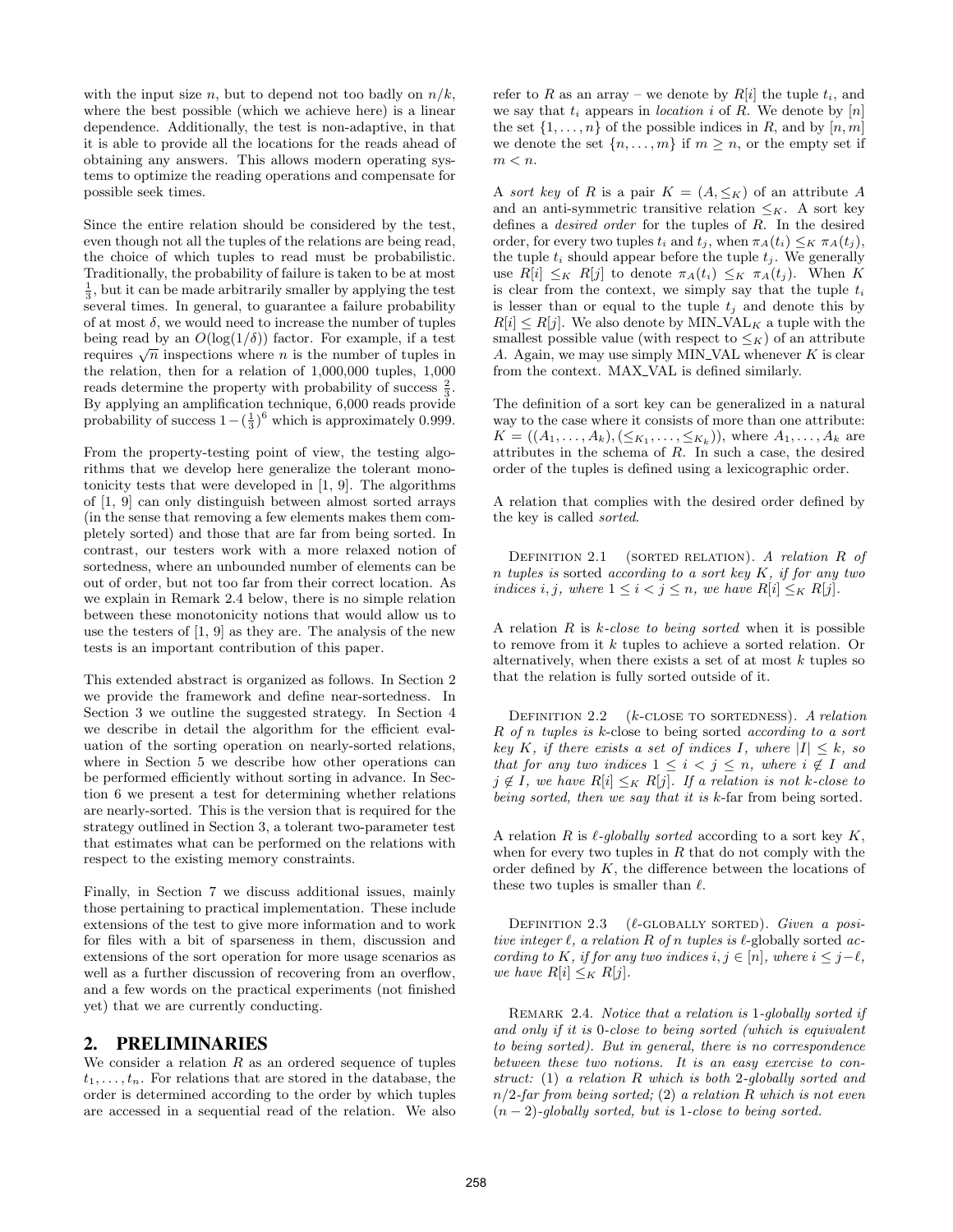

Figure 1: Sorted and nearly-sorted relations

The following final definition combines the relaxation of Definition 2.2 with the relaxation of Definition 2.3, and captures the notion of being nearly-sorted as it was discussed in the introduction.

DEFINITION 2.5  $((k, \ell)$ -NEARLY SORTED). Given a nonnegative k and a positive  $\ell$ , we say that R is k-close to being  $\ell$ -globally sorted according to K, or  $(k, \ell)$ -nearly sorted, if there exists a set of indices I where  $|I| \leq k$ , so that for any two indices  $i, j \in [n]$  where  $i \leq j - \ell$ ,  $i \notin I$  and  $j \notin I$  we have  $R[i] \leq_K R[j]$ .

Here too, the notion of nearly sortedness is, obviously, relative to a particular attribute or sequence of attributes interpreted as the key.

If a relation is not  $(k, \ell)$ -nearly sorted, then we say that it is k-far from being  $\ell$ -globally sorted. Note that for any  $k' \leq k$ and  $\ell' \leq \ell$ , a relation that is  $(k', \ell')$ -nearly sorted is also  $(k, \ell)$ -nearly sorted.

Our definitions deviate a little from the standard notion of  $k$ -closeness, which requires the tuples with indices in  $I$  to be replaced with alternative tuples for which sortedness holds for the entire relation. However, by [2, 4, 12], the two definitions are equivalent for many monotonicity-like properties, including all those defined here.

LEMMA 2.6. Let  $E \subseteq [n]$  be a set of indices, whose dismissal makes  $R \ell$ -globally sorted. There is a way of replacing the tuples in E with new ones (rather than dismissing them) that will make  $R$  into an  $\ell$ -globally sorted relation.

EXAMPLE 3. In Figure 1 we illustrate the different definitions of nearly-sorted relations. In the sketched relations, the cells contain numbers that refer to the keys of the tuples. Relation  $R_1$  is sorted. Relation  $R_2$  is 2-close to being sorted, because removing 8 and 2 makes it a sorted relation. Rela $tion R<sub>3</sub>$  is 3-globally sorted, because every two tuples that the difference between their locations is at least 3 comply with the order of the keys. Finally, the relation  $R_4$  is  $(2,3)$ nearly sorted, because outside the tuples whose keys are 9 and 1, we actually have a part of  $R_3$ .

In the sequel we show that nearly sorted relations indeed admit an efficient algorithm for sorting or computing other operators. But as mentioned earlier, we also need a way to efficiently decide whether to apply an algorithm tailored for the nearly sorted case. For this we use a *property tester*. Rather than provide the standard definition, we provide here a specific definition for our application; we also change the terminology accordingly (e.g., "probe complexity" here is what testing theory refers to as "query complexity")

DEFINITION 2.7. Given four integers  $k' \leq k$  and  $\ell' \leq \ell$ , a ( $[k', k], [\ell', \ell]$ )-sortedness test with probe complexity q and error probability  $\delta$  is an algorithm making at most q read operations from the relation (all of them using random access), and satisfying the following.

- If the relation is  $(k', \ell')$ -nearly sorted, then the algorithm outputs  $\Lambda$ CCEPT with probability at least  $1 - \delta$ .
- If the relation is not even  $(k, \ell)$ -nearly sorted, then the algorithm outputs REJECT with probability at least  $1-\delta$ .

Note that in the above the parameters may (and will) depend on the size of the relation, n. The parameter  $\delta$  will usually be held to the constant  $1/3$ , but making  $\delta$  smaller with a logarithmic in  $1/\delta$  penalty on q will turn out to be an easy amplification procedure.

The above definition in fact deviates somewhat from the standard testing definition. In the standard theory and  $\epsilon$ test for being  $\ell$ -globally sorted would correspond to what we defined here as a  $([0, \epsilon n], [\ell, \ell])$ -sortedness test. Having a  $k' > 0$  lower bound makes it relate to the stronger notion of a *tolerant test*, and having two  $\ell$  parameters instead of just one (as we shall see below) will allow us to improve the efficiency of the test considerably, in fact making its probe complexity independent of  $\ell$ .

# 3. OUTLINE OF THE SUGGESTED QUERY EVALUATION STRATEGY

As mentioned in the introduction, for some useful (small enough with respect to the computer memory) parameters  $k_0$  and  $\ell_0$  a typical relation R is likely to be  $(k_0, \ell_0)$ -nearly sorted. Based on this, our first ingredient is an efficient "correction" algorithm – Algorithm 2 below, that for any two integers k,  $\ell$  can evaluate the sort operation on a  $(k, \ell)$ nearly sorted relation more efficiently than a conventional algorithm given sufficient memory. We use the sort operation itself as an example because it is relatively simple to describe, while later we explain how other operations will work by having basically the same sorting procedures plugged in. The algorithm is also capable of reporting whether the evaluation succeeded or not, so we know whether a fall-back procedure is needed.

The second ingredient in our strategy is an extremely efficient probabilistic test (Algorithm 3) that for any integers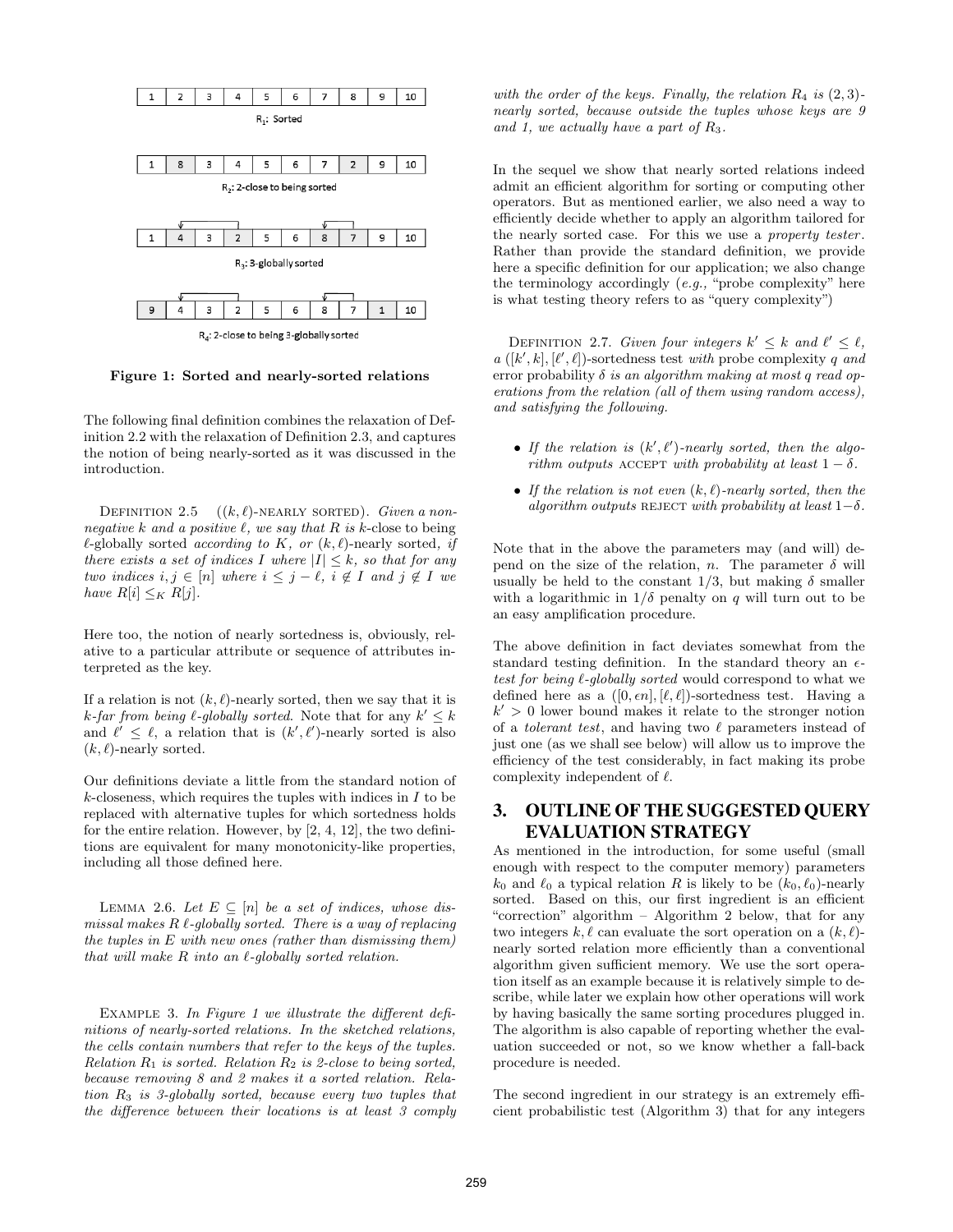k,  $\ell$  can distinguish between the case where R is  $(k, \ell)$ -nearly sorted ("Case Y") and the case where R is not even  $(6k, 6\ell)$ nearly sorted ("Case N").

The exact details on the resources that these algorithms require are given in the relevant sections, but for the discussion here we should think of the probabilistic test as the cheapest algorithm, and of the correction algorithm as significantly cheaper than a conventional evaluation algorithm.

#### *Suggested strategy:*

- 1. First we apply the test with parameters  $k_0, \ell_0$ .
- 2. If the prediction of the test is "Case Y":
	- (a) We apply the correction algorithm with parameters  $6k_0$  and  $6\ell_0$ . If the correction algorithm succeeds, then we are done.
	- (b) Otherwise, if we were using Algorithm 2 then we can continue running its special fall-back mode (see Remark 4.4 below) or decide to start from scratch with a conventional algorithm, depending on how soon it failed. If we were using the simpler Algorithm 1 then the fall-back is easier – we can just continue with a conventional algorithm from where it failed.
- 3. If the test predicted "Case N", then we use a conventional evaluation algorithm without attempting the correction algorithm at all.

By sufficiently amplifying the success probability of our test, reaching Step 2b will be rare enough so that the average cost of using the fall-back mode of our algorithm (rather than using a conventional algorithm from the beginning) will be negligible. The fall-back overhead, while best avoided, is generally within the same order of magnitude as that of running the algorithm itself. Also, reaching Step 3 with relations that could have benefited much by our algorithm (again through an error of the testing procedure) will have a negligible average cost. For relations reaching Step 3 that in fact satisfy Case N we only have the additional cost of performing the test (when compared to a query processor that always performs a conventional algorithm); a preliminary experiment (see Section 7.7) suggests that the percentage of those would typically be small enough to have an overall average net gain by using our procedure.

Choosing the right candidate parameters  $k_0, \ell_0$  can be done empirically, based on past statistics, but this is not necessary. In Section 7.1 we show a probabilistic algorithm that with a slight overhead over the original tolerant tester can output a comprehensive set of candidate pairs  $(k_i, \ell_i)$  (up-to specified precision) for which the given relation  $R$  falls under Case Y.

In settings where the relations change slowly over time we can also cache the results of the test for use in future queries, rather than test the relation every time.

## 4. EXPLOITING NEAR SORTEDNESS

In this section we first present Algorithm 1, which sorts  $(k, \ell)$ -nearly sorted relations in two sequential passes. In the first pass Algorithm 1 acts similarly to the well known Replacement-Selection algorithm (see  $[6]$ )<sup>1</sup>, while it also collects a set of misplaced entries (*i.e.*, a set of at most  $k$  tuples that must be removed to make the relation  $\ell$ -globally sorted). In the second pass, the collected tuples are distributed to their final positions. While we have a fail state in the description of Algorithm 1, we later discuss a fall-back mechanism that preserves most of the work already done.

While sometimes useful in itself, the main function of this algorithm is to serve as a warm-up for the more efficient Algorithm 2, whose analysis is based on the analysis of Algorithm 1. The main change in Algorithm 2 is that it defers all writing to the second pass, managing to do away with the writing of an intermediate file. Its fall-back mode is on the other hand less efficient than that of Algorithm 1, so a proper testing procedure for being  $(k, \ell)$ -nearly sorted is more important there.

| <b>Algorithm 1</b> (Sorts a $(k, \ell)$ -nearly sorted relation R.)             |
|---------------------------------------------------------------------------------|
| create two binary heaps $S, G$                                                  |
| insert the first $k + \ell + 1$ tuples $(R[1], \ldots, R[k + \ell + 1])$ into S |

 $i_{write} \leftarrow 1$ for  $i_{read} = |S| + 1$  to n do {first pass} if  $S = \emptyset$  then FAIL end if  $last\_written \leftarrow min\{x \in S\}$ write last\_written to  $TMP[i_{write}]$  $S \leftarrow (S \setminus \{last\_written\})$  $i_{write} \leftarrow i_{write} + 1$ if  $R[i_{read}] \geq last\_written$  then insert  $R[i_{read}]$  into S else insert  $R[i_{read}]$  into G end if end for append all tuples in  $S$  to  $TMP$ , in sorted order  $i_{write} \leftarrow 1$ for  $i_{read} = 1$  to  $n - |G|$  do {second pass}  $x \leftarrow \min\{y \in G\}$ if  $x > TMP[i_{read}]$  then write  $TMP[i_{read}]$  to  $OUT[i_{write}]$ else write  $x$  to  $OUT[i_{write}]$  $G \leftarrow (G \setminus \{x\}) \cup \{TMP[i_{read}]\}$ end if  $i_{write} \leftarrow i_{write} + 1$ end for append all tuples in  $G$  to  $OUT$ , in sorted order

THEOREM 4.1. If R is a  $(k, \ell)$ -nearly sorted relation, then Algorithm 1 does not reach its fail state and the result relation is strictly sorted. Furthermore, Algorithm 1 makes only two sequential passes over R, uses memory of size  $O(k + \ell)$ , and makes  $O(n \cdot \log(\ell + k))$  computing operations.

<sup>&</sup>lt;sup>1</sup>In fact, our algorithm starts out identically to the Replacement-Selection algorithm, but the analysis given here shows that, specifically for nearly sorted relations, much stronger properties hold. The fact that empirically Replacement-Selection does well with nearly sorted relations was already mentioned in [7].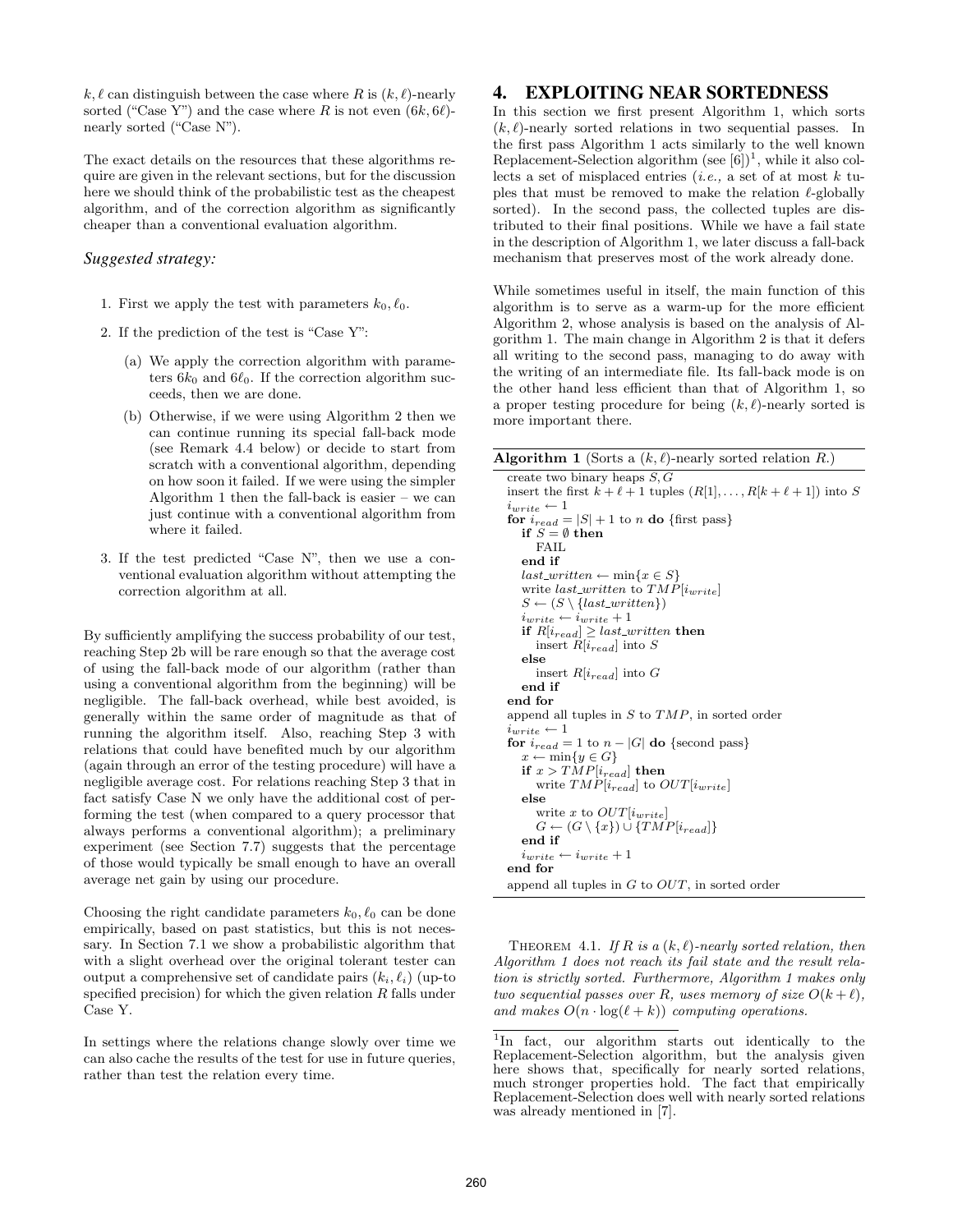PROOF. The fact that only two passes are made as well as the bounds on memory size and the number of computing operations are clear from the description of Algorithm 1. Now we prove that the algorithm sorts any relation which is  $(k, \ell)$ -nearly sorted.

It is easy to see that if the algorithm did not fail in the first pass, then the intermediate result (that is written in  $TMP$ ) is sorted. If this is the case, then the second pass is just the standard merge between two sorted lists, and hence the resulting relation (written to  $OUT$ ) will be fully sorted. So, we only need to prove that if R is  $(k, \ell)$ -nearly sorted, then Algorithm 1 cannot fail. Observe that in every stage of the first pass  $|S| + |G|$  equals  $k + \ell + 1$ , and therefore showing that  $|G|$  never exceeds k implies that S stays nonempty, preventing the algorithm from failing.

Let  $\mathcal{E}(R)$  denote the collection of subsets  $E \subseteq [n]$  of at most k indices, such that for every  $E \in \mathcal{E}(R)$ , if we restrict R to indices  $[n] \setminus E$  then we get an  $\ell$ -globally sorted relation.

Let in addition  $D = \{j \in [n] : \forall E \in \mathcal{E}(R), j \in E\}$  denote the set of indices that must be removed from  $R$  in order to make it  $\ell$ -globally sorted by at most k removals. Observe that  $|D| \leq k$ . With a slight abuse of notation, let us also denote by  $D$  the set of tuples that appear at indices  $D$  of the relation R.

We claim that in every iteration of the first pass,  $G \subseteq D$ and hence  $|G| \leq k$ . To see this, notice that whenever a tuple at index  $i$  is inserted into  $G$ , it is strictly smaller than last\_written. Using this observation, we prove the claim  $G \subseteq D$  by induction on *i*.

For  $i \leq k+\ell+1$  the claim trivially holds (since these indices are unconditionally inserted into S). Now let  $i > k + \ell + 1$ . By the induction hypothesis, before treating  $R[i]$  we had  $G \subseteq D$ . If  $R[i] \geq last\_written$  then G remains the same and we are done. Otherwise, since  $R[i] < last\_written$  there are at least  $|S| = k + \ell + 1 - |G| \ge \ell + 1$  tuples in S that are strictly larger than  $R[i]$ . All these tuples originally appeared before R[i]. Consequently, at least  $|S| - \ell \geq 1$  of these tuples appeared in indices lower than  $i - \ell$ . Assume that  $i \notin D$  and let  $E \in \mathcal{E}(R)$  be such that  $i \notin E$ . Then all the corresponding  $|S| - \ell \ge 1$  indices should be in E, because they form a violation of  $\ell$ -global sortedness together with i. By the induction hypothesis,  $G \subseteq D \subseteq E$  and hence  $|E| \geq |G| + |S| - \ell \geq k + 1$ , contradicting the fact that  $|E| \leq k$ . Hence *i* must be in *D*, concluding the proof.  $\square$ 

REMARK 4.2. In an actual implementation we can (and should) replace the failure mode in Algorithm 1 with a fallback to a traditional sorting algorithm. For example, instead of failing, the algorithm can just reset last\_written and start writing another run (monotone subsequence), repeating this as many times as is necessary. In other words, we just fall-back to the Replacement Selection algorithm for creating runs that are as long as possible. Next, instead of moving to the second pass, a traditional merge-sort can be performed.

Implementing a fall-back is necessary in part because of the probabilistic nature of the testing algorithms. In Section 7.3 below we touch upon the expected amount of overhead when the k parameter in the near-sortedness of the input is somewhat larger than available memory, bounding it when the error in the estimation of  $k$  is not too large (which will usually be the case).

Now we present a sorting algorithm which is an improvement over Algorithm 1 as it saves significantly on write operations, and in fact writes nothing to disk apart from the output itself. Apart from the clear saving in write operations in itself, not writing any intermediate result to disk makes the algorithm easier to combine with other database operations, because its output can be piped directly to the algorithm processing the next operation. The only disadvantage in the improved algorithm is that sometimes not all of the work already done upon reaching a failure mode is recoverable, so it is all the more important to use the test of Section 6 first. The analysis of the improved algorithm is based on the analysis of Algorithm 1.

THEOREM 4.3. If R is a  $(k, \ell)$ -nearly sorted relation, then Algorithm 2 does not reach its fail states and the resulting relation OUT is strictly sorted. Furthermore, Algorithm 2 makes only two sequential passes over R, uses memory of size  $O(k + \ell)$ , and makes  $O(n \cdot \log(k + \ell))$  computing operations; also, it never writes any intermediate file, only the sorted output.

PROOF. The fact that only two passes are made as well as the bounds on memory size and the number of computing operations are clear from the description of Algorithm 2. To prove that the algorithm sorts any relation which is  $(k, \ell)$ nearly sorted, we use the proof of Theorem 4.1.

We note that both passes of our algorithm in fact mimic the first pass of Algorithm 1, so that the analysis there still holds (in fact unless our algorithm has reached the first fail state and was then made to resume normal operation, it will never reach the second fail state, whether the input is  $(k, \ell)$ -nearly sorted or not). The first pass of our algorithm is identical to the first pass of Algorithm 1, with the only difference being that nothing is written to disk. In the end we are left with  $G$ , which holds up to  $k$  tuples of the relation.

The second pass again generally follows the first pass of Algorithm 1, only here tuples are not inserted to  $G$ , because already in the beginning  $G$  contains all tuples that would have been passed to it. Additionally, this pass follows the writing pattern of the first pass of Algorithm 1, only here we merge the (already known in advance) content of G into the output stream. Therefore this essentially combines the writing actions of the two passes of Algorithm 1, resulting in a fully sorted output.  $\Box$ 

REMARK 4.4. The clear improvement in this algorithm is that no intermediate result is ever written to disk. Apart from the saving in write operations itself, it is easier to combine this algorithm with other database operations, because its output can be piped directly to the algorithm processing the next operation.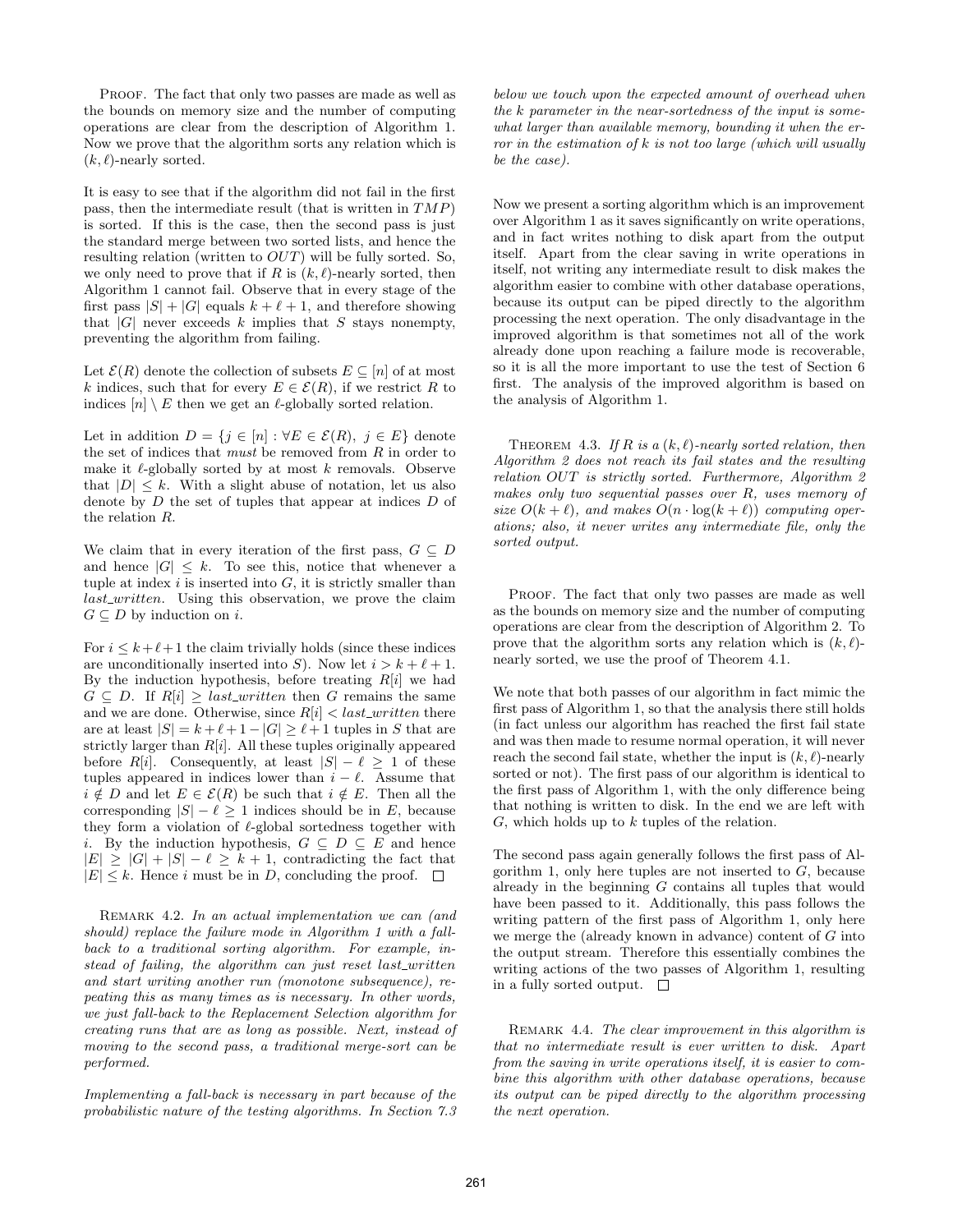**Algorithm 2** (Improved sort for a  $(k, \ell)$ -nearly sorted relation  $R$ .) create two binary heaps  $S, G$ insert the first  $k + \ell + 1$  tuples  $(R[1], \ldots, R[k + \ell + 1])$  into S  $last\_handled \leftarrow \text{MIN\_VAL}$ for  $i_{read} = |S| + 1$  to n do {first pass} if  $S = \emptyset$  then FAIL end if  $last\_handled \leftarrow min\{x \in S\}$  $S \leftarrow (S \setminus \{last\_handled\})$ if  $R[i_{read}] \geq last\_handled$  then insert  $R[i_{read}]$  into S else insert $R[i_{read}]$  into  $G$ end if end for empty S let  $G[1], \ldots, G[|G|]$  be the sorted order of G's elements insert the first  $k + \ell + 1$  tuples  $(R[1], \ldots, R[k + \ell + 1])$  into S  $i_{write} \leftarrow 1, i_q \leftarrow 1$  $last\_handled \leftarrow MIN\_VAL$ for  $i_{read} = |S| + 1$  to n do {second pass} if  $S = \emptyset$  then FAIL end if  $last\_handled \leftarrow min\{x \in S\}$ while  $i_g \leq |G|$  and  $\tilde{G}[i_g] \leq$  *last\_handled* do write  $G[i_g]$  to  $OUT[i_{write}]$  $i_g \leftarrow i_g + 1, i_{write} \leftarrow i_{write} + 1$ end while write *last\_handled* to  $OUT[iwrite]$  $i_{write} \leftarrow i_{write} + 1$  $S \leftarrow (S \setminus \{last\_handled\})$ if  $R[i_{read}] \geq last\_handling$  then insert  $R[i_{read}]$  into S end if end for append  $\{G[i_g], \ldots, G[|G|]\} \cup S$  to  $OUT$ , in sorted order

In the case where algorithm reaches the fail state in the first pass, the natural instinct is to continue with the algorithm by writing the contents of  $G$  to a temporary file on the disk, clearing it, and then populating S with  $k + \ell + 1$  new tuples from the input (without resetting last handled). However, this will not work – while out of place tuples that come "too late" (i.e. well after their position according to the ordered relation) will not pose a problem here, tuples that come "too early" may set the value of last\_handled so high that the rest of the relation will land in G.

There is still a fall back procedure that is more beneficial than just restarting the sort using a different algorithm when the error in our estimation of  $k$  is not too large (e.g., whenever the true k still satisfies  $k = o(n)$ . See Section 7.4.

# 5. EVALUATING OTHER OPERATORS

In this section we discuss efficient evaluation of some orderpreferring operations over nearly-sorted relations. For all operations here we use at our core Algorithm 2, which is the one more suited for integration into a larger operation. For the purpose here we do not describe the fall-back procedures in the case where we reach a fail state, as these would be the expected ones. We outline the algorithms without formal details whenever these follow from standard procedures in relational query evaluation.

Intersection and other set operations. Consider the computation of an intersection of two relations,  $R_1$  that is  $(k_1, \ell_1)$ -nearly sorted and  $R_2$  that is  $(k_2, \ell_2)$ -nearly sorted, where for both relations the entire schema is the sort key in some order. Suppose that the memory is large enough to hold  $2k_1 + \ell_1$  tuples of  $R_1$ ,  $2k_2 + \ell_2$  tuples of  $R_2$ , and buffers for the input and output.

In the first stage, we perform the first pass of Algorithm 2 on  $R_1$  and  $R_2$  (in some cases, for example if they are on different disks, this is best done in parallel), and obtain the corresponding heaps  $G_1$  for  $R_1$  and  $G_2$  for  $R_2$ . Recall that the first pass of Algorithm 2 does not produce any output.

Then, we go in parallel over  $R_1$  and  $R_2$ , again, and perform a procedure similar to the second pass of the sorting algorithm on each of them, but with the following change: Instead of writing the sorted output to disk, we pipe it to the algorithm that performs intersection using the merge procedure for two sorted relations. In fact, we do not keep running the second pass of the sorting algorithm over  $R_1$ and  $R_2$  unconditionally, but use it as an iterator – we buffer sorted subsequences of  $R_1$  and  $R_2$ , and whenever a buffer is exhausted by the merge-intersection procedure we run more iterations of the loop in the sorting algorithm for the corresponding relation so as to fill the buffer again.

Accommodating bag (multiset) intersection is an easy extension of the above procedure, one just needs to keep track also of the original locations in the files of the tuples that are stored in  $G_1$  and  $G_2$ . If we were using Algorithm 1 instead, we would have needed to run over both the result of the intersection from first pass and the original relations to make sure that we got the correct number of duplicate entries.

Using the above idea (with Algorithm 2) for set union, or set or bag difference, works in much the same way: running sorting algorithm instances in parallel on  $R_1$  and  $R_2$  and piping the output of the second stage to the corresponding merging algorithm. Bag union by itself is not an order preferring operation, but if it is part of a larger expression involving order preferring operations then it may still be better to combine it with the sorting procedure so that its output would be sorted.

Natural join (equijoin). The computation of a natural join is performed similarly to the computation of an intersection, if there are not too many tuples that agree on the value of the common attributes in the join. Suppose that at most  $m_1$  tuples of  $R_1$  can agree at one time on the values of the attributes common to  $R_1$  and  $R_2$ , while at most  $m_2$  tuples of  $R_2$  can agree on them. In this case for the merging join algorithm during the second stage to work, we would need a memory big enough to hold a total of  $(2k_1 + \ell_1)$  tuples of  $R_1$ ,  $(2k_2+\ell_2)$  tuples of  $R_2$ , and additionally either  $m_1$  tuples of  $R_1$  or  $m_2$  tuples of  $R_2$  (as well as sufficient buffers). If this does not hold, then we would need to accommodate for saving and retrieving the state of the second stage sorting algorithm over (say)  $R_2$ . Then, given a large subsequence of tuples from  $R_2$  that agree on a common attribute, we can save the state at the beginning of the sequence, and reset the algorithm to this state for every subsequence of tuples from  $R_1$  that need to be joined with it.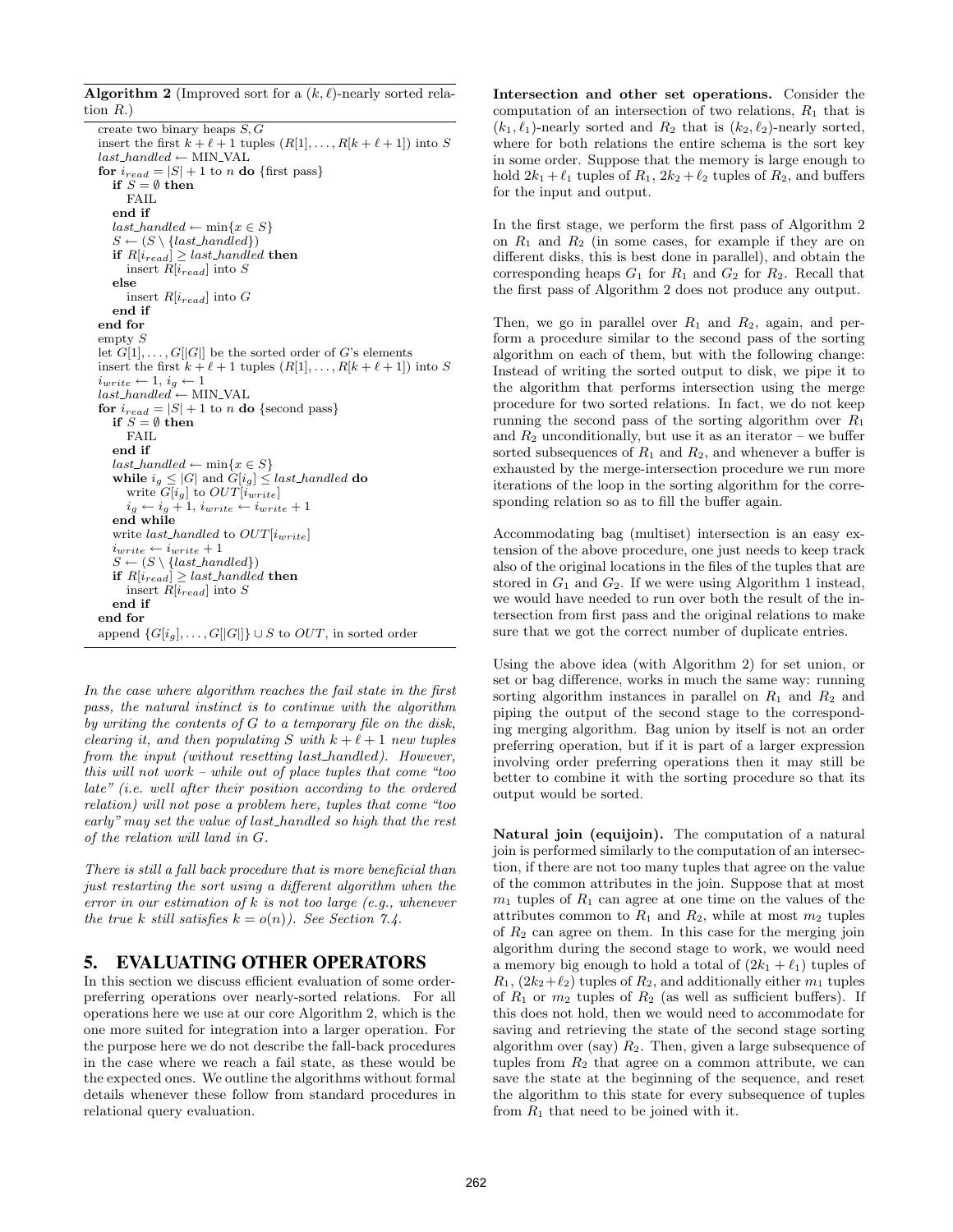## 6. TESTING FOR NEAR SORTEDNESS

In this section we develop a tolerant sortedness test, namely a  $([k, 6k], [\ell, 6\ell])$ -sortedness test, and prove its correctness. The reason for the test to be tolerant (*i.e.*, use  $[k, 6k]$  rather than  $[0, k]$  is so that more instances for which Algorithm 2 (or Algorithm 1) still works are accepted by the test.

Some inaccuracy in the  $k$  parameter cannot be avoided (*i.e.*, there is no test with  $[k, k]$  parameters), though currently we do not know how much lower than a factor of 6 one can go. As for the  $\ell$  parameter, there is a test that is fully accurate in  $\ell$ , yet its number of queries depends badly on  $\ell$ . In contrast, the test in this section has no dependency on  $\ell$  at all.

The test presented here is non-adaptive, meaning that it can decide which tuples to read before the first reading of a tuple – only the final decision to accept or reject depends on the actual values read. This can serve to reduce the overhead further: Instead of reading the probes in the order that they are used in the test (which requires fully randomaccess reads), we can first decide what probes to make and then read them in the order of their positions in the file. Moreover, modern operating systems can first receive the entire list of all reads to be made and then optimize their order of execution further for the file system involved.

THEOREM 6.1. Algorithm 3 is a  $([k, 6k], [\ell, 6\ell])$ -sortedness test that makes  $O(\frac{n}{k} \log \frac{n}{k} \log n \log \log n)$  probes and errs with probability at most 1/3.

| <b>Algorithm 3</b> (([k, 6k], [l, 6l])-sortedness test)                      |
|------------------------------------------------------------------------------|
| $a \leftarrow 0$                                                             |
| for $j = 1$ to s do                                                          |
| pick $i_j \in [n]$ uniformly at random                                       |
| call Algorithm 4 for $i_j$ with confidence parameter $\delta = \frac{1}{6s}$ |
| <b>if</b> $i_j$ is reported to be active <b>then</b>                         |
| $a \leftarrow a + 1$                                                         |
| end if                                                                       |
| end for                                                                      |
| if $a \leq s \frac{5.5k}{n}$ then                                            |
| return ACCEPT                                                                |
| else                                                                         |
| return REJECT                                                                |
| end if                                                                       |
|                                                                              |

Notice that the probe complexity is independent of  $\ell$ . In property testing, k is usually set to  $\epsilon n$  for some small constant  $\epsilon$ . In these terms, the probe complexity of our test is nearly logarithmic in  $n$ , which is known to be optimal even for non-tolerant simple monotonicity testing [2].

In the description of Algorithm 3 we use an undefined parameter s, the value of which will be set later in the proof of Theorem 6.1, and call Algorithm 4 that we define below. It will be clear from the proof that the success probability can be easily amplified by increasing s. First we need the following definition and lemmas.

In the following we will say that a pair  $(i, j)$  violates  $\ell$ -global sortedness if  $i \leq j - \ell$  and  $R[i] > R[j]$ .

DEFINITION 6.2. Let  $(i, j)$  be a pair of indices with  $i < j$ that violate the  $\ell$ -global sortedness of R. We say that i is  $(\delta, \ell)$ -active with j (for  $\delta > 0$ ) if at least a  $\delta$ -fraction of the indices in  $[i+1, j]$  violate  $\ell$ -global sortedness together with i. Similarly, we say that j is  $(\delta, \ell)$ -active with i if at least a  $\delta$ fraction of the indices in  $[i, j - 1]$  violate  $\ell$ -global sortedness together with j. We say that an index i is simply  $(\delta, \ell)$ -active if it is  $(\delta, \ell)$ -active with some index  $j \in [n] \setminus \{i\}.$ 

LEMMA 6.3. Let  $R$  be a relation and let  $k, \ell$  be two positive integers. For every  $\delta \in (0, 1/2]$  let  $d(\delta)$  denote the number of  $(\delta, \ell)$ -active indices in R.

- If R is  $(k, \ell)$ -nearly sorted then  $d(\delta) \leq k + k/\delta$ , and in particular  $d(1/4) \leq 5k$ ;
- If R is not  $(6k, 6\ell)$ -nearly sorted then  $d(1/3) \geq 6k$ .

PROOF. The proof of second part of the lemma is standard in monotonicity testing: If  $(i, j)$  is a pair violating 6 $\ell$ global sortedness, then every k between  $i+\ell$  and  $j-\ell$  violates  $\ell$ -global sortedness with either *i* or *j*. Hence, at least one of i or j violates  $\ell$ -global sortedness with at least  $\frac{j-i-2\ell}{2} \ge \frac{j-i}{3}$ indices in the interval, making it  $\frac{1}{3}$ -active. As the set of all  $\frac{1}{3}$ -active indices now intersects all pairs violating 6 $\ell$ -globalsortedness, its size must be at least the distance 6k.

Assuming that R is  $(k, \ell)$ -nearly sorted, we now prove the first part of the lemma. For this we will use some methods from [1], together with additional arguments that are specific to globally sorted relations. Let  $E \subseteq [n]$  be a set of at most  $k$  indices, whose dismissal makes  $R \ell$ -globally sorted. Such a set must exist since we assumed that R is  $(k, \ell)$ -nearly sorted. By Lemma 2.6 we can fix new values for these indices so that the resulting relation is  $\ell$ -globally sorted. From now on let us fix a set  $E$  as above, and a sequence of new values for the corresponding tuples as per Lemma 2.6.

Next we are going to label some of the indices of  $R$ . For every  $i \in E$ , we label i as high if its tuple should be decreased (replaced by one with a lower key value under the above correction), and we label it as *low* otherwise. For each  $(\delta, \ell)$ active index  $i \in [n] \backslash E$  (we stress that i is not in E) we assign some index  $j_i$  that witnesses the fact that i is  $(\delta, \ell)$ -active. If  $j_i > i$ , then the label of i is big; otherwise its label is small. Notice that each index can have at most one label as above (every i is either high, low, big, small or has no label at all). Our aim is to bound the number of indices that are  $(\delta, \ell)$ active, which is upper bounded by the number of labeled indices. By definition, the number of high and low indices is at most  $k$ , so it is enough to show that the number of big and small indices is at most  $k/\delta$ . By letting  $k_{low}$  and  $k_{high}$ denote the number of low and high indices (respectively), we show how to bound the number of big indices by  $k_{low}/\delta$ . An analogous argument works for bounding the number of small indices by  $k_{high}/\delta$ .

We start by assigning weight 1 to every big index. Then, for each big index  $i$ , in decreasing order, we divide the weight of i among all the low indices h such that  $i \leq h \leq j_i$  and  $R(h) < R(i)$ . We "spread" the weight of i in a way that maximizes the minimal weight of the receiving indices (the h's). Our goal is to show that after this process, no low index has weight more than  $1/\delta$ , and hence the total initial weight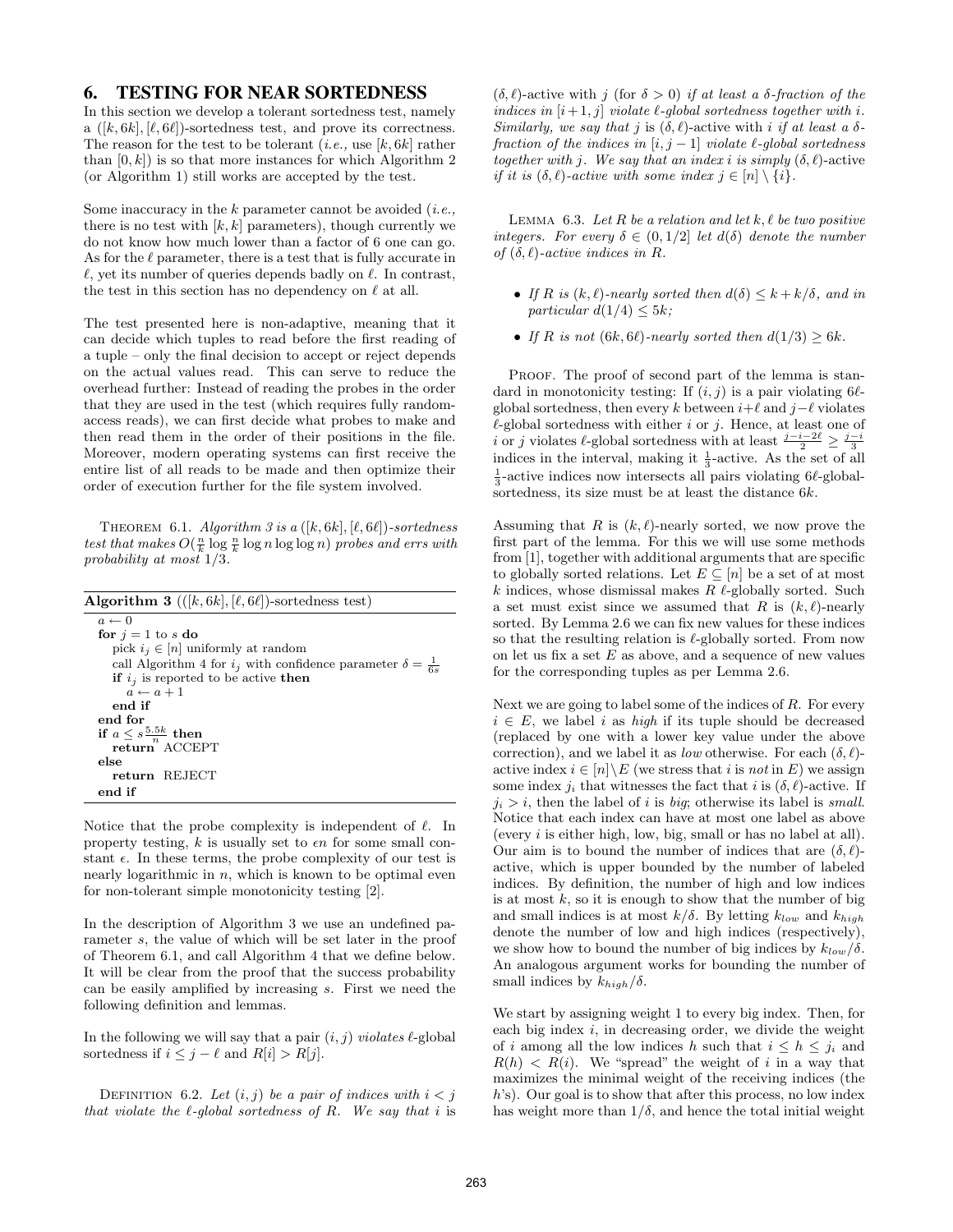of the big indices (which is exactly equal to their amount) was at most  $k_{low}/\delta$  as required.

Suppose on the contrary that this is not the case, so that some low index q got weight  $(1 + \epsilon)/\delta$  for some  $\epsilon > 0$ . Let i be the first (in reverse order) big index that caused  $q$  to reach weight  $(1 + \epsilon)/\delta$ . By definition, this event happened while the weight of  $i$  was spread among the low indices  $h$ such that  $i < h \leq j_i$  and  $R(h) < R(i)$ , denote their number by b. From the way the weight is spread, all of these low indices must have weight at least  $(1+\epsilon)/\delta$ . Hence their total weight is at least  $b((1 + \epsilon)/\delta)$ . By the definition of  $(\delta, \ell)$ active indices,  $b \geq \delta(j_i - i + 1)$ , so their total weight is at least  $(1+\epsilon)(j_i-i+1)$ . Since we iterate on the *i*'s in decreasing order, none of these  $h$ 's could gain any weight before step  $j_i$ , and therefore we should have  $(1 + \epsilon)(j_i - i + 1) \leq j_i - i + 1$ , which is a contradiction.  $\Box$ 

Lemma 6.4 allows us to distinguish between indices that are  $(1/3, \ell)$ -active and indices that are not even  $(1/4, \ell)$ -active.

LEMMA 6.4. Given an index  $i \in [n]$  and confidence parameter  $\delta > 0$ , Algorithm 4 satisfies the following:

- if i is  $(1/3, \ell)$ -active, it outputs ACTIVE with probability at least  $1 - \delta$ ;
- if i is not even  $(1/4, \ell)$ -active, it outputs INACTIVE with probability at least  $1 - \delta$ ;
- its probe complexity is  $O(\log \frac{1}{\delta} \log n \log \log n)$ .

The constants  $\alpha > 0$  and  $t \in \mathbb{N}$  in the definition of Algorithm 4 are set later in the proof.

**Algorithm 4** (tests if i is  $(1/3, \ell)$ -active or not even  $(1/4, \ell)$ active)

| for $h =  \log_{1+\alpha}(l+1) $ to $ \log_{1+\alpha} n $ do |
|--------------------------------------------------------------|
| $left \leftarrow 0$ , right $\leftarrow 0$                   |
| for $j = 1$ to $a = t \log \frac{1}{\lambda} \log \log n$ do |
| pick $i_j \in [\ell+1, (1+\alpha)^h]$ uniformly at random    |
| if $R[i] > R[i + i_j]$ then                                  |
| $right \leftarrow right + 1$                                 |
| end if                                                       |
| if $R[i] < R[i-i_j]$ then                                    |
| $left \leftarrow left + 1$                                   |
| end if                                                       |
| end for                                                      |
| if right $> \frac{2}{7}a$ or left $> \frac{2}{7}a$ then      |
| return ACTIVE                                                |
| end if                                                       |
| end for                                                      |
| return INACTIVE                                              |

PROOF. Assume first that i is  $(1/3, \ell)$ -active, and let  $j_i$  be an index that witnesses this fact, so there exist at least  $\frac{|j_i - i|}{3}$ indices lying between i and  $j_i$  that violate  $\ell$ -global sortedness with i. We assume without loss of generality that  $j_i > i$ . Let  $h_0 \in \mathbb{N}$  be such that  $(1+\alpha)^{h_0} \leq j_i - i \leq (1+\alpha)^{h_0+1}$ . Then in the interval  $[i, i + (1+\alpha)^{h_0+1}]$  at least a  $1/3 - \alpha$  fraction of the indices violate  $\ell$ -global sortedness with i. We fix  $\alpha$ 

to be small enough (say 1/100), so that  $1/3 - \alpha$  is much closer to  $1/3$  than to  $2/7$ . For large enough t (matching the parameters in Chernoff bounds), after the  $h_0+1$ 'th iteration of the internal loop, with probability at least  $1 - \delta$  the value of right will be sufficiently close to  $(1/3-\alpha)(1+\alpha)^{h_0+1}$ . In particular the value of right will exceed  $\frac{2}{7}(1+\alpha)^{h_0+1}$ , hence the outcome will be ACTIVE as required for the first part of the lemma.

To prove the second part of the lemma, we use a similar argument. Namely, if the index i is not even  $(1/4, \ell)$ -active, then for all  $h$  the fraction of violating (with respect to  $i$ ) indices between i and  $i + (1 + \alpha)^h$  (and similarly between i and  $i-(1+\alpha)^h$  is at most 1/4. But now we must make sure that no error occurred, meaning that the values of the counters right and  $left$  did not deviate too much in any of the  $O(\log n)$  iterations of the outer loop. We can solve this problem by amplifying the success probability to  $1 - \Omega(1/\log n)$ . This is the reason that we have the extra  $\log \log n$  factor in the number of iterations of the internal loop.  $\square$ 

PROOF OF THEOREM 6.1. First notice that the confidence parameter  $\delta$  in the executions of Algorithm 4 is set to  $\frac{1}{6s}$ , so that with probability at least  $1 - 1/6$  Algorithm 4 did not err during any of the s executions.

If R is  $(k, \ell)$ -nearly sorted, then according to Lemma 6.3 (first item), the number of  $(1/4, \ell)$ -active indices in R is at most 5k. Conditioned over the event that none of the executions of Algorithm 4 err (recall that this event occurs with probability at least  $5/6$ ) we have that the expected value of a is at most  $s \frac{5k}{n}$ . The probability that Algorithm 3 returns REJECT in this case is equal to the probability that the random variable  $a$  (being a sum of  $s$  independent random variables) deviates from its expectation by a multiplicative factor of 0.1. This probability can be bounded by 1/6 by taking  $s = O(n/k)$ , so altogether Algorithm 3 returns ACCEPT with probability at least 2/3 as required.

If R is  $6k$ -far from being  $6\ell$ -globally sorted, then according to Lemma 6.3 (second item), the number of  $(1/3, \ell)$ -active indices in  $R$  is at least  $6k$ . Conditioned over the event that none of the executions of Algorithm 4 err, the expected value of a is at least  $s \frac{6k}{n}$ . So as in the previous case, the probability that the random variable  $a$  deviates from its expectation by a multiplicative factor of 0.08 can be bounded by 1/6, and altogether Algorithm 3 returns REJECT with probability at least 2/3 as required. The probe complexity of Algorithm 3 is  $s \cdot O(\log \frac{1}{1/s} \log n \log \log n) = O(\frac{n}{k} \log \frac{n}{k} \log n \log \log n).$ 

## 7. DISCUSSION

In the following we touch upon some possible extensions of our methods, and some implementation issues.

## 7.1 Testing for several values of k and  $\ell$  at once

In all of the above we used algorithms that take the values of k and  $\ell$  in advance. However, we may be interested in learning actual approximate values of k for many values of  $\ell$  at once. First, our computer memory puts constrains only on  $k + \ell$  (for Algorithm 1) or  $2k + \ell$  (For Algorithm 2) and we may want to search for an optimal  $\ell$  for which this fits our memory (every input R has for every  $\ell$  a minimum k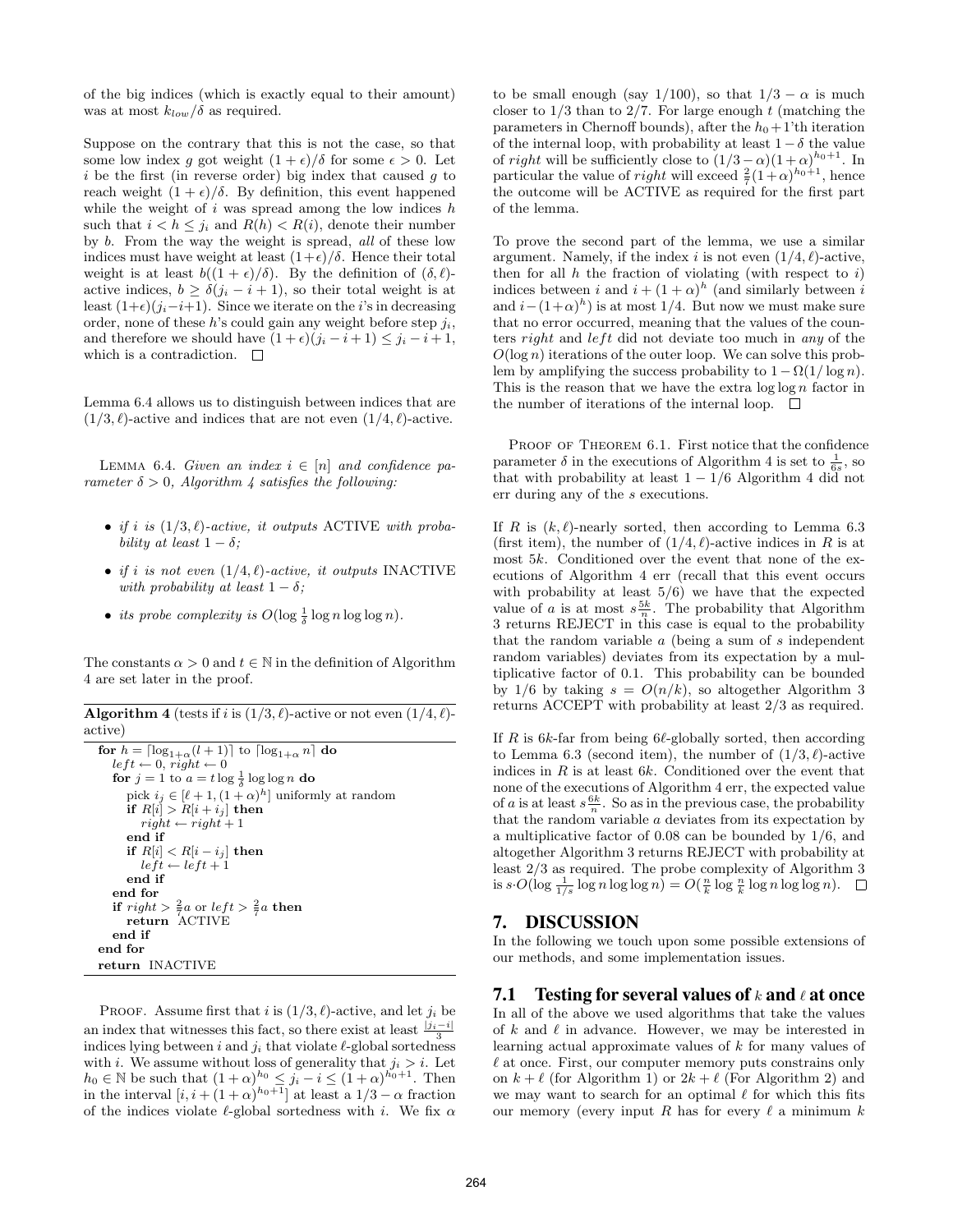for which it is  $(k, \ell)$ -nearly sorted, the worst case being  $k =$  $n - \ell$ ). Second, sometimes we would like to use our sorting algorithm even if we know that it may fail (this scenario fits Algorithm 1), because it could still lead to faster sorting (see Section 7.3 and Section 7.4 below).

There is an easy extension of Algorithm 3 that allows to efficiently test for many values of  $k$  and  $\ell$  at once. First, we construct Algorithm 5, a version of Algorithm 4 which tests whether an element is active for every possible  $\ell = c^r$ , where  $c > 1$  is any fixed constant (that determines the number of different  $\ell$ 's we inspect) and  $r = 1, 2, \ldots, \log_c n$ . We restrict ourselves to powers of  $c$  so that this output would be of manageable size, and this would still give a good approximation of the optimal k and  $\ell$ . The parameters t and  $\alpha$  used below are the same as in Algorithm 4.

**Algorithm 5** (tests for every  $\ell = c^r$  if i is  $(1/3, \ell)$ -active or not even  $(1/4, \ell)$ -active)

```
A[0], A[1], \ldots, A[\lceil \log_c n \rceil] \leftarrow \text{INACTIVE}for h = 1 to \lceil \log_{1+\alpha} n \rceil do
    LF[0], LF[1], \ldots, LF[[\log_c n]] \leftarrow 0RT[0], RT[1], \ldots, RT[\lceil \log_c n \rceil] \leftarrow 0for j = 1 to a = 2t \log \frac{1}{\delta} \log \log n do
       pick i_j \in [1, (1+\alpha)^h] uniformly at random
       if R[i] > R[i + i_j] then
          for r = 0 to \lfloor \log i_j \rfloor do
              RT[r] \leftarrow RT[r] + 1end for
       end if
       if R[i] < R[i - i_j] then
          for r = 0 to \lfloor \log i_j \rfloor do
              LF[r] \leftarrow LF[r] + 1end for
       end if
   end for
   for r = 0 to \lceil \log_c n \rceil do
       if RT[r] > \frac{2}{7}a or LF[t] > \frac{2}{7}a then
          A[r] \leftarrow ACTIVE
       end if
   end for
end for
return A
```
Now we can use Algorithm 6, a variant of Algorithm 3. It uses the same s as Algorithm 3, but here it is calculated not as a function of  $k$  (which is not provided in advance) but as a function of a desired approximation parameter  $\hat{k}$ , which should be set equal to a small constant fraction of the available computer memory. Here we also keep count of every possible  $\ell = c^r$ . In addition, instead of deciding on ACCEPT or REJECT, we just output all counters after the appropriate normalization.

| <b>Algorithm 6</b> (approximates $k = k(\ell)$ for every $\ell = c^r$ )   |  |
|---------------------------------------------------------------------------|--|
| $B[0], B[1], \ldots, B[ \lceil \log_c n \rceil] \leftarrow 0$             |  |
| for $j = 1$ to $b = s \lceil \log n \rceil = O(n \log n / \hat{k})$ do    |  |
| pick $i_j \in [n]$ uniformly at random                                    |  |
| call Algorithm 4 with index $i_j$ and $\delta = \frac{1}{6b}$ to obtain A |  |
| $B \leftarrow B + A$ (coordinate-wise)                                    |  |
| end for                                                                   |  |
| <b>return</b> $\frac{n}{b}B$ (coordinate-wise)                            |  |

The probe complexity and running time of Algorithm 6 is  $\widetilde{O}(n/\hat{k})$ , and with probability at least  $\frac{2}{3}$  it provides for every

 $\ell = c^r$  an approximation k such that R is  $(6k + \hat{k}, 6\ell)$ -nearly sorted while not being  $(k-\hat{k}, \ell)$ -nearly sorted. The proof is a straightforward extension of the argument given in Section 6, since having the confidence parameter  $(1 - \delta)$  amplified to  $(1 - 1/\text{polylog}(n))$  allows us to simply apply a union bound over all values  $\ell = c^r$ .

#### 7.2 Testing files with some sparseness

Real-life database files may be somewhat sparse, in that not every block will contain the maximum number of tuples. This can happen when tuples are deleted, or when the file was constructed beforehand using a primary index, for example in a  $B^*$ -tree structure. Let n denote the actual number of tuples in a file (it is reasonable to assume that  $n$  is known), and let  $n'$  denote the number of "potential" tuples, i.e. the maximum number of tuples per block times the number of blocks in the file. It could happen that the number of tuples in each block is not known until a read is made to the block, which would make the probe model of the test hard to implement (the sort algorithm would continue to operate exactly as before).

If the density of each block is bounded from below by some constant  $\alpha$ , then we can modify Algorithm 6 as follows: Instead of implementing it for  $n$ , implement it for  $n'$  (assuming for now that all blocks are full), and whenever the test attempts to probe a "missing tuple" (i.e. a tuple index inside a block that is larger than the actual number of tuples in that block) ignore it. In the main loop of Algorithm 6 this would mean that an  $i_j$  that is a missing index is not counted at all, and the loop goes until b valid indexes are tested (or until  $O(b/\alpha)$  iterations have gone by and not enough indexes were found, in which case the tester fails). Algorithm 5 needs to be changed a little more. Again we search neighborhoods of increasing sizes, but for every neighborhood we also keep a statistic of the number of non-missing indexes. We then use it to estimate the neighborhood's "actual size", which will be used to decide which coordinate of A will it affect. The above would give estimates similar to those of Algorithm 6, with the complexity parameters now multiplied by  $O(\alpha^{-2})$ .

## 7.3 Distances larger than memory

Suppose that there is enough memory for handling a  $(k, \ell)$ nearly sorted relation, but we attempt to use Algorithm 1 when the input is in fact not  $(k, \ell)$ -nearly sorted. If we implement Remark 4.2 then we will fall-back to the Replacement Selection algorithm. If the input is  $(k', \ell)$ -nearly sorted for  $k' > k$ , then we can still bound the number of runs that will be produced – it is not hard to see, by partitioning  $R$ into consecutive subsequences so that each of them is  $(k, \ell)$ nearly sorted, that the number of runs is at most  $k'/k + 1$ (the "+1" refers to the tuples remaining in memory in the end). Similarly, using the fall-back mechanism of Algorithm 2 described below would cause no more than  $k'/k$  overflows (however here more care is needed in handling the overflows).

A more careful analysis of Algorithm 3 would reveal that its probability for a false positive decays exponentially in  $k'/k$ , and so whenever it accepts, the expected risk of running Algorithm 1 or Algorithm 2 (instead of an algorithm more optimized for the completely unsorted case) is still small, because we would most likely still have a small number of runs allowing for an efficient merge. A similar decay in the error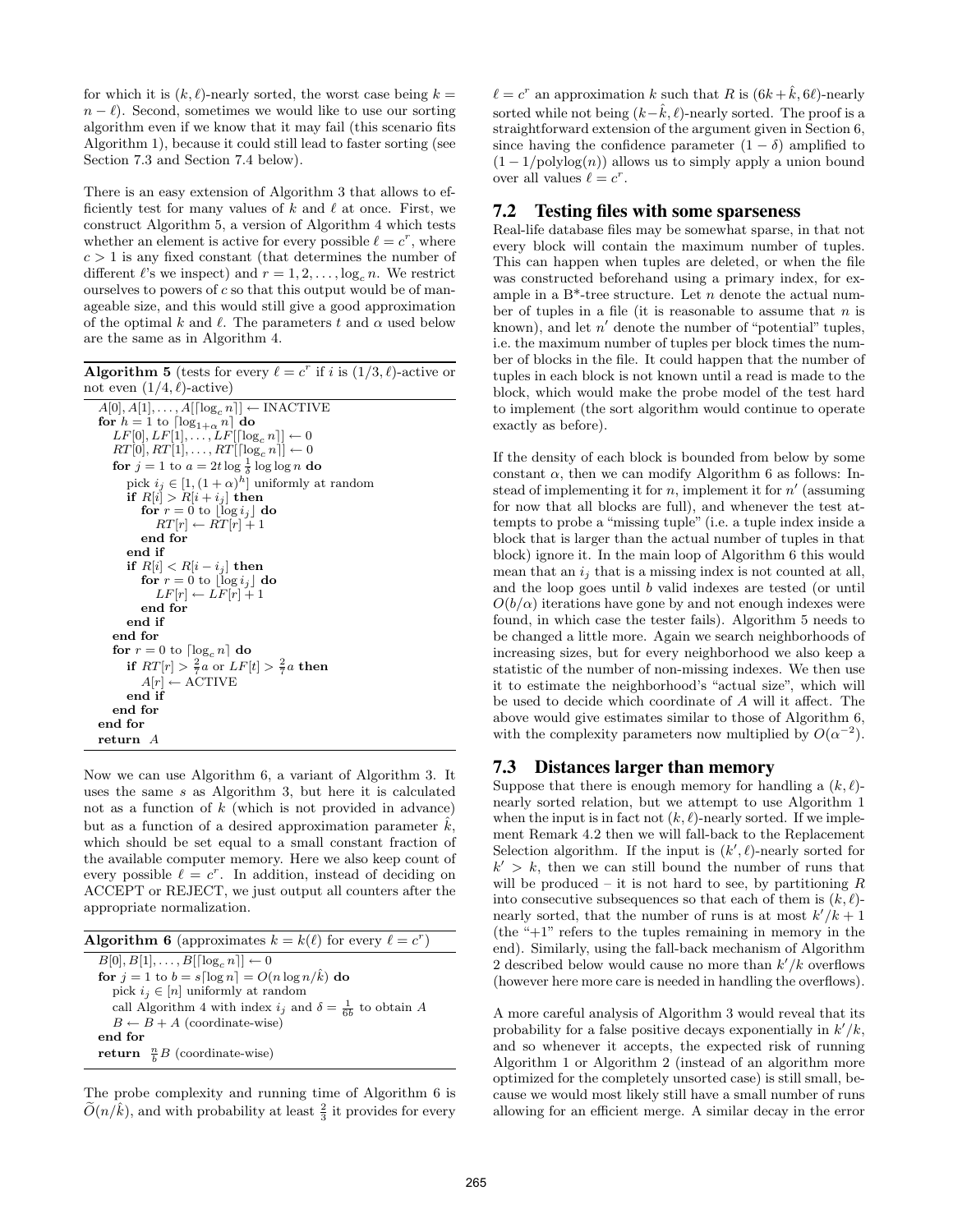probability holds for Algorithm 6. Finally, note that in some instances it may even be beneficial to run into the fall-back mode of our sorting algorithm on purpose, if the resulting number of runs  $r$  would be small enough to make an  $r$ -way merge more efficient than a multi-pass sorting algorithm.

# 7.4 Recovering from a fail mode

When Algorithm 2 reaches a failure mode in the first pass (we recall that it will not reach a failure mode in the second pass unless one was reached in the first pass) we cannot just dump the contents of  $G$  to a temporary file and continue from where we were.

An appealing direction would be then to try to partition to input file into consecutive segments where on each of them we can run Algorithm 2, and pipe their second phase input to a merge sort algorithm. This will not work with a multiway merge sort algorithm as per [5], but it will work with the iterated 2-way merge sort algorithm of [6].

To follow on this, when S becomes empty and we reach the fail state of the first pass, we write  $G$  to a temporary file and start over from where we were. We also write down the location in  $R$  where the fail state was reached, and reset last\_handled to MIN\_VAL. Then, for the second pass, we have a partition of the original relation into subsequences, and a collection of runs from  $G$ , so that each pair of an original subsequence and a corresponding run written from G can be merged into a sorted run as per the second stage of Algorithm 2 (without a failure mode being reached). In terms of Section 7.3 we would have  $k'/k+1$  such segments, which we pipe in turn to the iterated 2-way merge sort algorithm.

The reason that this will not work with a multi-way merge algorithm is the memory requirement of holding  $O(k + \ell)$ tuples for "decoding" each sorted run. The only way to enable multi-way merge is in effect to revert to Algorithm 1 after the first time a fail state was reached. Starting from the second run, we just write it in its entirety to a temporary file. Then, under reasonable memory assumptions we can merge all the runs at once, with the first run requiring us to hold  $O(k+l)$  tuples in memory to decode, and each subsequent run requiring enough memory to hold the  $O(1)$ tuples that are buffered from the respective file.

# 7.5 Solid State Drives

Another issue to consider is how our algorithm can perform when the database is not stored on a traditional harddisk drive, but rather on a Solid State Drive (SSD). While current SSDs are mostly restricted to small appliance devices and high-end laptops, one can imagine a time where the technology would advance enough to supplant traditional drives, so it is not too soon to consider database algorithms designed for this new hardware profile.

There are two crucial differences between traditional drives and SSDs. The first is that with an SSD the seek time is negligible, and so a sequential read operation takes the same time as a random access read operation (however when many operations are involved, block sizes may become an issue). In fact seek times are recently becoming less and less relevant also for traditional disk drives under a modern operating system [13]. The second difference is that with some SSD

devices writing is very time-costly relative to reading, and may also wear down the device itself.

In this context our algorithm should be compared against the algorithm from [5], which performs an  $O(n/\ell)$ -way merge sort, where n is the size of R and  $\ell$  is the size of the runs produced by using quicksort on consecutive subsequences. This is a 2-pass algorithm for the practical purposes of current hardware memory size, where the second pass uses random access reads. In the following we assume that the relations are sufficiently nearly-ordered for our algorithms to work.

When comparing sort operations, Algorithm 2 outperforms the multi-way merge sort algorithm. Both our algorithm and the algorithm of [5] perform two passes of reading the full relation. However, while our algorithm writes nothing on disk apart from the final output (which can also be piped for further processing), the multiway merge sort algorithm has to first rewrite the entire relation as a sequence of sorted runs, which are then read for the merging stage.

The comparative analysis of Algorithm 2 also holds for the evaluation of other operators as in Section 5. Both the output of Algorithm 2 and the output of (the second stage of) the multiway merge algorithm can be directly piped to the operation at hand, but our algorithm saves the writing of the entire relation as sorted runs. In fact the only instance in which the algorithm of [5] is significantly better is when (say, due to an unlikely error of the near-sortedness test) we tried to run our algorithm on an input that is  $\Theta(n)$ -far from being  $\ell$ -globally sorted.

There is additionally the question of testing whether our algorithm applies to a given relation, *i.e.*, testing whether the relation is nearly sorted. In SSDs the situation is even better than that of traditional drives, because the testing algorithm in fact fully depends on random access read operations.

# 7.6 Distributed scalability

Our sorting algorithms for nearly sorted inputs can be scaled to a distributed implementation as per the following sketch (we omit the fall-back procedure in case the algorithm fails).

To further understanding, we present the distributed implementation for Algorithm 1. A distributed version for Algorithm 2 can be derived from the following in much the same fashion as the original derivation of Algorithm 2 from Algorithm 1, by deferring all output to the final stage.

Assume that we have d processors, each with  $O(k+\ell)$  memory (where we need to sort a  $(k, \ell)$ -nearly sorted file), and with access to the whole file.<sup>2</sup> We also assume that d is small with respect to  $k$  and  $\ell$ , and that all processors are trustworthy. The input file is partitioned into d consecutive equal size segments, each processor receiving charge of one segment. Each processor performs an independent run of the sorting algorithm for  $(k, \ell)$ -nearly sorted input on its segment. However, also the first  $\ell + k$  and the last  $\ell + k$ 

<sup>&</sup>lt;sup>2</sup>In fact it is easy to adapt the following to the case where each processor has only access to a consecutive sequence, where the entire input is the concatenation of these sequences. In this case the scalability would also depend on the way the input is "spread" between the processors.